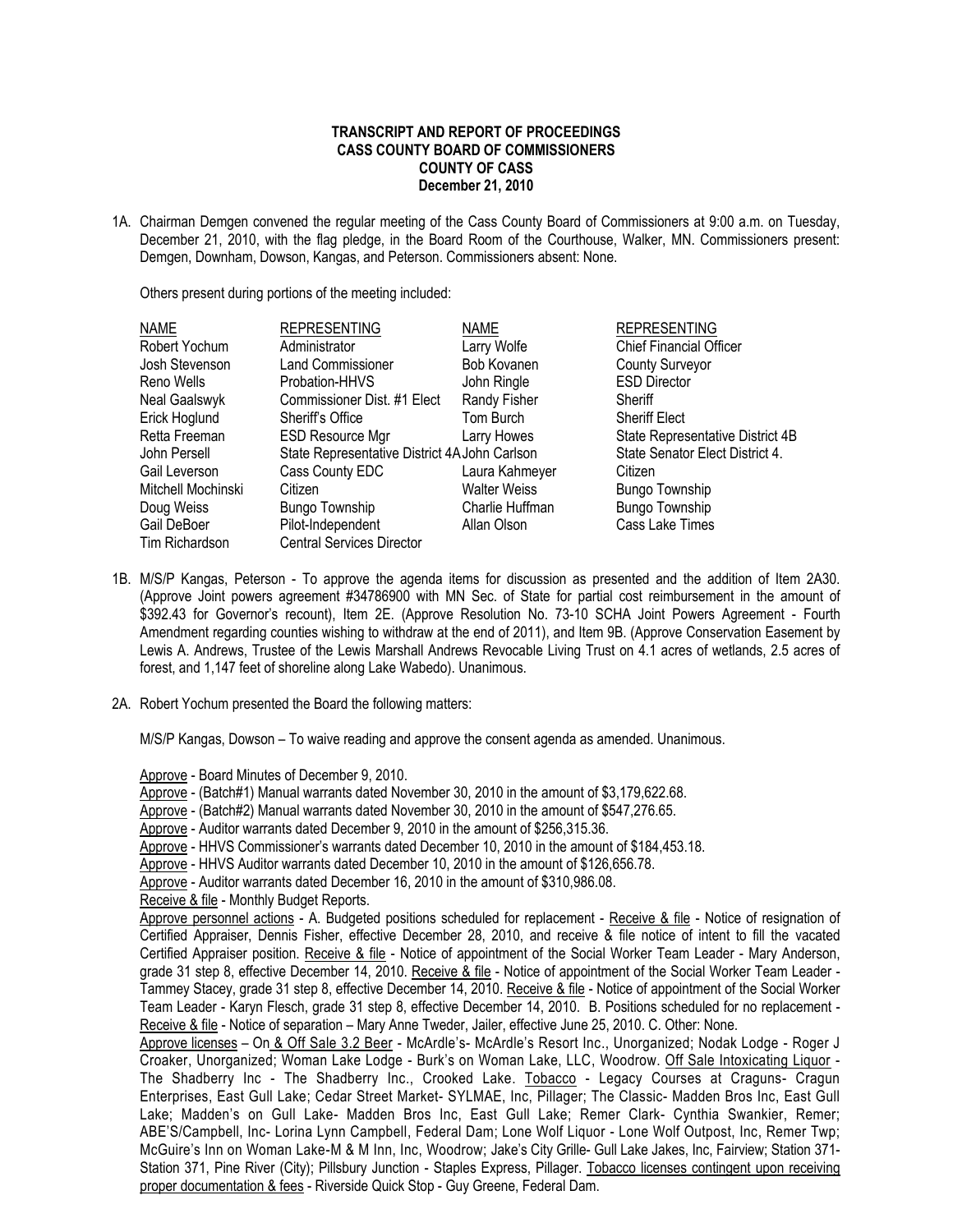Receive & file Auditor -Treasurer's Interest Income Report for November 2010.

M/S/P Kangas, Dowson - To approve the 2011 standard mileage rate for miles driven after December 31, 2010 – Full rate (No county department vehicle available) at .51¢ per mile, adjusted rate (County department vehicle available and not used) .25¢ per mile. Unanimous.

Approve - Purchase of six (6) 2011 budgeted vehicles for the Sheriff's Office utilizing recently released State Contract. Approve - Pay request #23674 for Cass County Energy Upgrade Project to CAM in the amount of \$20,298.44.

Approve - Pay request #23675 for Deep Portage Project to CAM in the amount of \$12,950.00.

Approve Assessor's Office Abatements - Tom Blonigan - Shingobee, Cancel PPTT 2010/2010; Charles Johnson - Sylvan, Cancel Lease 2009/2010; Tom Blonigan, Shingobee, Cancel PPTT 2009/2009; Charles Johnson – Sylvan, Cancel Lease 2008/2009.

Approve - HHVS 2011 Agreements for Purchase of Services for Home Based Mental Health Services/In-Home Family Counseling (Not to exceed \$20,000.00).

Approve - 2011 HHVS Memorandum of Agreement with the Cass County Jail for public health nursing services in the jail.

 Approve - HHVS ongoing service agreement - Pine River Semi Independent Living Services, effective January 1, 2011- December 31, 2011.

Accept - Donation of \$50.00 for Veteran's Transportation Program, from VFW Ladies Auxiliary, Sherman Yochum Post #772, Longville, MN.

Approve - HHVS Memorandum of Agreement for Physical Therapy Service for 2011 -Theresa Watson, RPT Pequot Lakes Physical Therapy Services, Inc.; St. Joseph's Area Health Services-Park Rapids.

Approve - HHVS roster nurse agreement - Sherry Fitch, LPN, for as needed nursing services, effective 1/1/11-12/31/11 at 2010 hourly rates.

Approve - HHVS Agreement - Child & Teen Checkups Support Outreach Worker, Jeanette Wiger, at the 2010 rate, effective 1/1/11-12/31/11, for C&TC support and outreach services.

Approve - 33 foot easement for ingress & egress to Wayne & Diane Hess PID #10-28-135-32-21 located in 28-135-32 (Byron Twp).

Authorize - Chief Financial Officer to sign amendment to Full Flex Cafeteria Plan.

Approve - Transfer of funds from Unorganized Township to Highway Department in the amount of \$63,884.16 for road maintenance for November 2010.

Approve - Appointment of Harlan Johnson to the Sheriff's Civil Service Commission (replacing Dennis Paulson).

Refer - Cass County Agricultural Association funding request in the amount of \$7,500.00 to the Cass County Budget Committee (\$5,000. budgeted).

Approve - HHVS Welfare Fraud Investigative Services Cooperative Agreement between Cass County Sheriff's Office for 2011.

Approve - Joint powers agreement (#34786900) with MN Sec. of State for partial cost reimbursement in the amount of \$392.43 for Governor's election recount.

2D. Administrator Yochum presented for discussion Resolution No. 68-10 establishing the Cass County Board members compensation for 2011. Mr. Yochum reported that the Commissioners current 2010 annual salary of \$23,596.50 is the 2009 rate less 64 hours and per diem rate of \$75 has been the same since 1997.

Commissioner Kangas offered Resolution No. 68-10 moved its adoption, Commissioner Peterson seconded:

WHEREAS, County Commissioners may receive per diem payment and reimbursement for necessary expenses in performing the duties of the office as set forth by this resolution of the County Board pursuant to legal authority of Minnesota Statutes 375.055-375.065, 471.665 and 475.06, and

WHEREAS, Cass County Board Resolution No. 29-94 (Amended), dated June 7, 1994 recognizes the recent Attorney General opinion regarding the interpretation and intent of laws governing county commissioner compensation per diem allowance.

NOW, THEREFORE, BE IT RESOLVED that the Cass County Board of Commissioners hereby reaffirms the following per diem payment policy and schedule for 2011 in compliance with applicable state statutes:

The rate of per diem payment shall be \$75.00 per day for attendance at one or more of the following: county board meetings, (except the first regular monthly board meeting, board of auditors, board of equalization, or canvassing board); for service by individual county commissioners on any board, committee or commission of county government including committees of the board pursuant to the official list of committee and board assignments adopted in January of each year; while acting on any committee or attending a meeting under the direction of the board; or for the performance of services by individual county commissioners when required by law.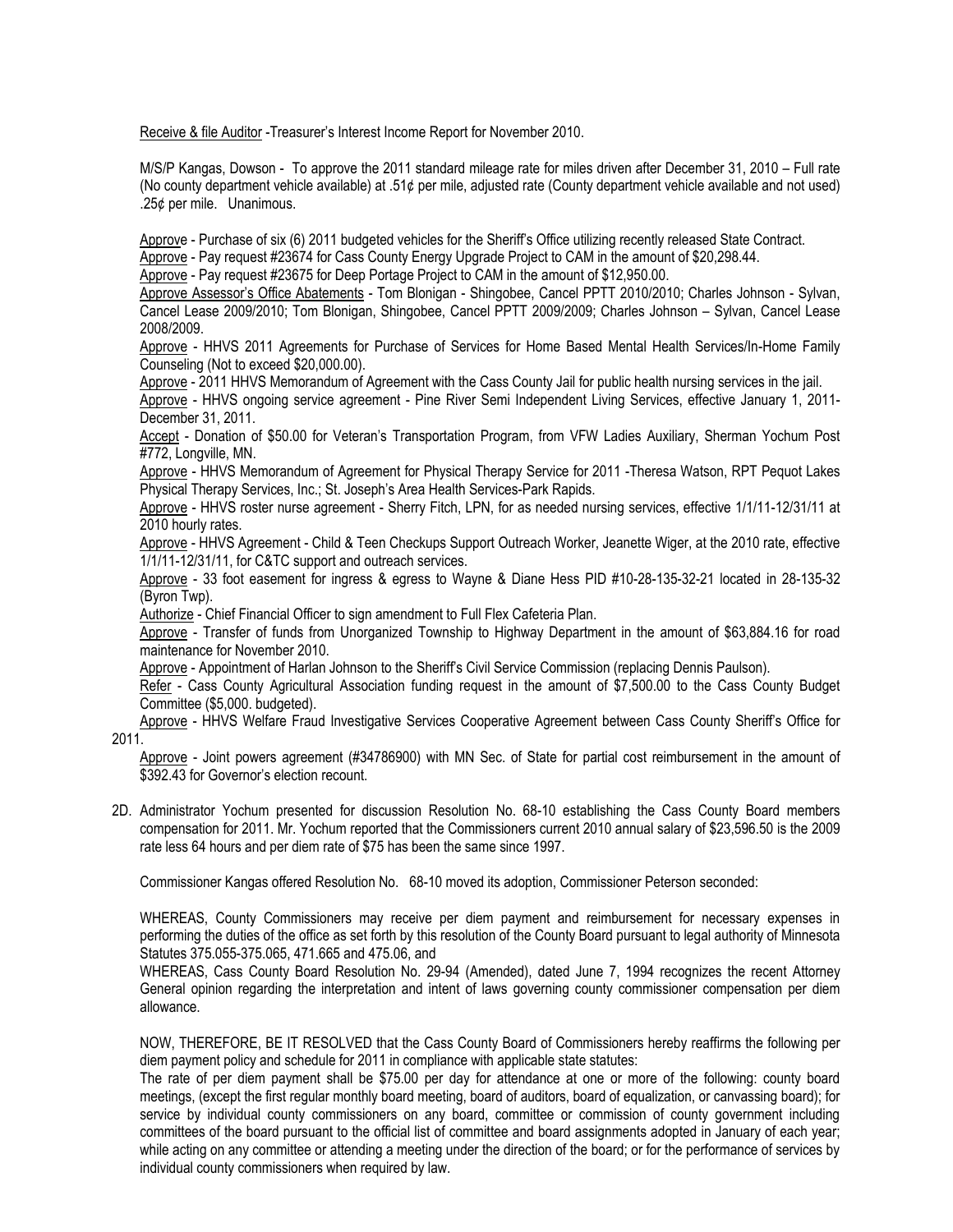BE IT FURTHER RESOLVED that Cass County Commissioner annual salary compensation for 2011 is hereby established at \$23,596.50.

Nothing herein shall be construed to prohibit the receipt of per diem payments by commissioners that might serve on other bodies of government for which additional compensation is separately authorized by statute in the performance of duties for a statutorily separate body with independent authority to compensate its members.

The foregoing resolution is effective for the calendar year 2011 effective January 01, 2011.

Resolution No. 68 -10 was adopted by majority vote: Ayes: Demgen, Downham, Dowson, Kangas, Peterson. Nays: None.

2C. Administrator Yochum summarized the Personnel Committee of the Board Meeting of Friday, December 17, 2010. Items discussed included: labor negotiation schedules, the 2011 continuation of wages/benefits, the Sheriff's Office grade rating for the Shift Commander position, and a HHVS transition team report.

M/S/P Dowson, Downham – To approve the Personnel Committee of the Board recommendations: to continue the 64 hour reduction program based upon State and Federal operating budget uncertainties; to review the 64 hour reduction program not later than July 1, 2011, to continue the terms/conditions of expiring labor contracts while negotiations are progressing (i.e. uniform allowance, 2010 wage rates, insurance contribution), and to apply the 64 hour reduction to 2011 elected wages as well. Unanimous.

M/S/P Downham, Peterson – To approve the Personnel Committee of the Board recommendation: to submit a grade rating review for the Sheriff's Office Shift Commander as both an exempt and non-exempt (overtime eligible) position, and to refer leaves of absence for at-will appointments (i.e. Chief Deputy, Shift Commander) to the Personnel Policy Committee. Unanimous.

M/S/P Downham, Dowson – To approve the Personnel Committee of the Board recommendation: to submit grade rating review for the positions of Human Services Manager, Administration Manager, Public Health Manager, and Office Support Supervisor, that any proposed grade ratings or appointments to new positions will require separate subsequent Board action, and further to establish a performance evaluation of Reno Wells & exit interview of Ane Rogers following the regular meeting of January 18, 2011. Unanimous.

2D. Administrator Yochum presented Resolution No. 69-10 establishing elected Department Head salaries for 2011.

Commissioner Peterson offered Resolution No.69 -10 and moved its adoption, Commissioner Downham seconded:

## Resolution establishing compensation for elected department heads

Whereas: Minnesota Statute 386.015 provides in part for the establishment of the annual compensation of the County Recorder, and

Whereas: Minnesota Statute 387.20 provides in part for the establishment of the annual compensation of the County Sheriff, and

Whereas: Minnesota Statute 388.18 provides in part for the establishment of the annual compensation of the County Attorney.

Whereas: That the adoption of the foregoing annual salaries is consistent with labor settlements and budgetary guidelines for 2011.

Whereas: Each of the elected officials has volunteered to participate in the 2011 annual salary reduction plan.

Now, Therefore, Be It Resolved:

1. That the year 2011 salaries for the individuals indicated are hereby established as follows:<br>01/01/11 07/01/11  $01/01/11$ 

|                                         | <u>UI/UI/II</u> | 0110111  |          |
|-----------------------------------------|-----------------|----------|----------|
| County Attorney - Christopher Strandlie |                 |          |          |
| Grade                                   | 50              | 50       |          |
| Step                                    | 8               |          |          |
| Monthly rate                            | 8,403           | 8.655    |          |
| Annual rate                             |                 | 100,838  | 103,854  |
| Annual salary reduction                 |                 | 3,102.72 | 3,195.52 |

County Sheriff – Tom Burch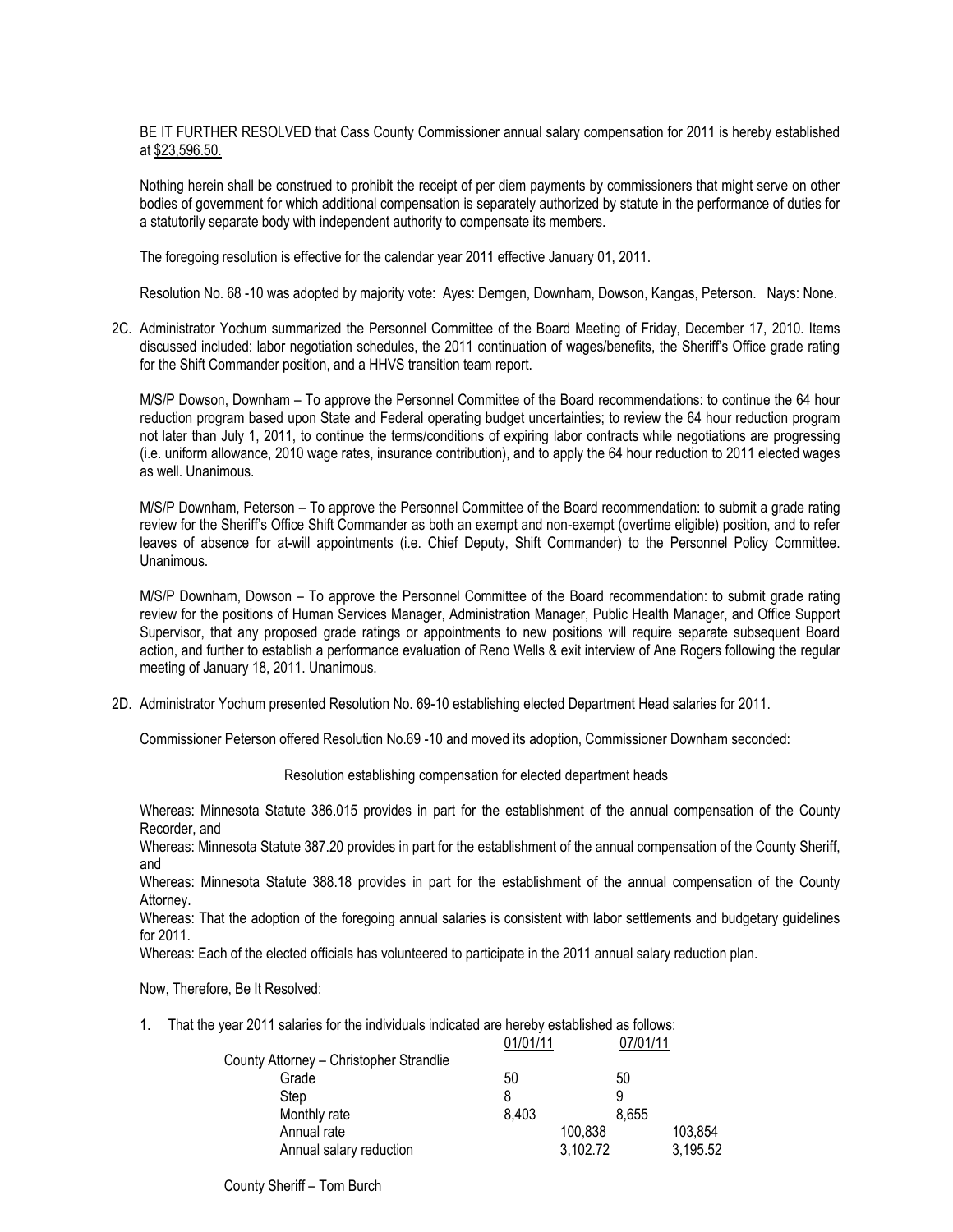| Grade                         | 45    | 45       |          |
|-------------------------------|-------|----------|----------|
| Step                          |       | 8        |          |
| Monthly rate                  | 7,037 | 7,248    |          |
| Annual rate                   |       | 84,448   | 86,986   |
| Annual salary reduction       |       | 2,598.40 | 2,676.48 |
| County Recorder - Katie Norby |       |          |          |
| Grade                         | 34    | 34       |          |
| Step                          | 10    | 10       |          |
| Monthly rate                  | 5,555 | 5,555    |          |
| Annual rate                   |       | 66,664   | 66,664   |
| Annual salary reduction       |       | 2,051.20 | 2,051.20 |

2. That all positions are additionally eligible for an annual longevity payment in accordance with the current Cass County Personnel Policy Rules.

Resolution No. 69-10 was adopted by majority vote: Ayes: Demgen, Downham, Dowson, Kangas, Peterson. Nays: None.

2E. Administrator Yochum presented correspondence from South Country Health Alliance Chief Executive Officer Brian Nasi asking the member County Boards to approve support of an opt-out timeline extension until March 31, 2011 for the Counties considering withdrawal effective December 31, 2011. Mr. Yochum reported that the action requested by SCHA has no effect on the Counties that have previously filed notice of withdrawal effective December 31, 2010 (Cass, Crow Wing, and Freeborn).

Commissioner Downham offered Resolution No. 73 -10 and moved its adoption, Commissioner Dowson seconded:

WHEREAS, the Third Amended Joint Powers Agreement sets forth the procedure by which counties may withdraw from South Country Health Alliance, and by which additional counties may be admitted; and

WHEREAS, under the terms of that Third Amended Joint Powers Agreement, counties wishing to withdraw at the end of 2011, must give notice by December 31, 2010; and

WHEREAS, certain counties may be considering withdrawal; and

WHEREAS, the Board of South Country Health Alliance wishes to afford the Member Counties the greatest opportunity possible to enter into a well-informed decision as to whether to withdraw, without prejudicing the contracting and planning processes for the 2012 calendar year;

WHEREAS, the Board of Directors of South Country Health Alliance recommends to the Boards of SCHA's Member Counties a resolution, which, if adopted by two-thirds of those Boards, shall constitute the Fourth Amendment to the Joint Powers Agreement of South Country Health Alliance.

NOW THEREFORE BE IT RESOLVED: that Cass County approves the Fourth Amendment to the Joint Powers Agreement of South Country Health Alliance by amending Section 12.1 of that Agreement to read as follows:

12.1 Method of Withdrawal

A Member County may withdraw from this Amended Agreement by filing with the Joint Powers Board Chair a written notice of intent to withdraw by December 31, one year prior to the year of withdrawal. The effective date of withdrawal shall be December 31 of the year following the written notice ("Effective Date"). Notwithstanding the foregoing, any county wishing to withdraw effective December 31, 2011, shall have until March 31, 2011, to provide its written notice of withdrawal, effective on December 31, 2011. Upon receipt of the resolution of a withdrawal, the Chair shall send a copy of said resolution to each Member County.

Resolution No. 73 -10 was adopted by majority vote: Ayes: Demgen, Downham, Dowson, Kangas, Peterson. Nays: None.

3A. Chief Financial Officer Larry Wolfe presented Resolution No. 70-10 establishing the property tax levy for 2011 by Fund.

Commissioner Kangas offered Resolution No. 70 -10 and moved its adoption, Commissioner Downham seconded:

WHEREAS, A County Board shall conduct a public hearing prior to the adoption of its final property tax levy, and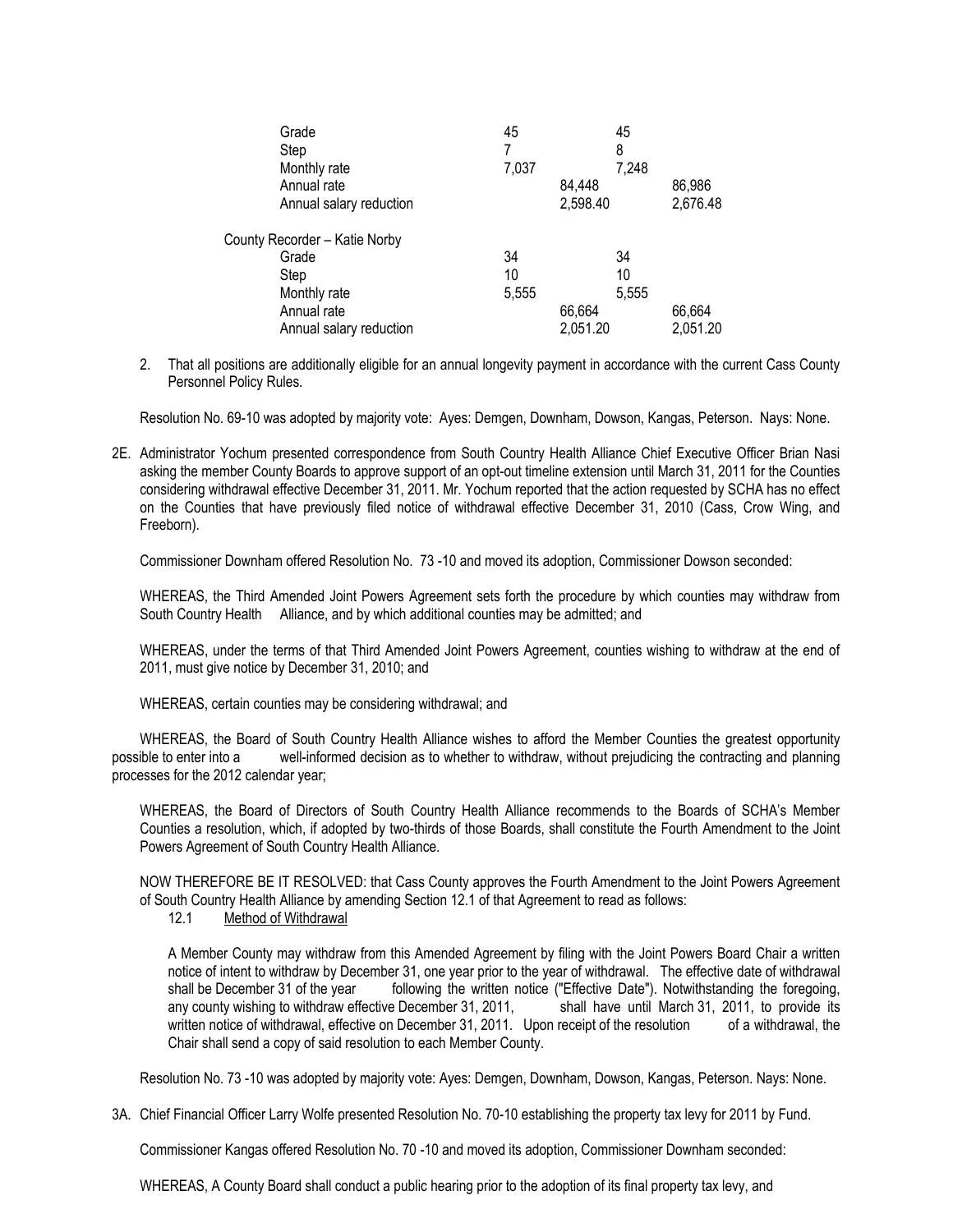WHEREAS, after proper public notice said public hearing was held on December 9, 2010. WHEREAS, M.S. 275.07 requires the County Board to adopt a property tax levy prior to December 28, 2010, and WHEREAS, M.S. 275.50 to 275.56 define the levying authority of the County Board, and WHEREAS, the 2011 Budget Committee has evaluated said financial information and formulated recommendations and,

NOW, THEREFORE, BE IT RESOLVED: That the Board of Commissioners do hereby approve the following individual fund tax levies for 2011 in the stated amounts:

| General Revenue                                  | \$9,841,185       |
|--------------------------------------------------|-------------------|
| Library                                          | 328,023           |
| Road and Bridge                                  | 4,101,961         |
| Welfare - PH/SS/VS                               | 4,983,662         |
| Welfare - Public Assistance Administration       | 1,049,658         |
| Longville Ambulance Subordinate Service District | 461,000           |
| <b>GROSS LEVY</b>                                | \$20,765,489      |
| Less County Program Aid                          | (718,876)         |
| Certified Levy                                   | <u>20,046,613</u> |

BE IT FURTHER RESOLVED: That the Cass County Auditor-Treasurer is hereby authorized and directed to spread the levy on the tax rolls of the County.

Resolution No. 70-10 was declared adopted upon the following vote: Ayes: Demgen, Downham, Dowson, Kangas, Peterson. Nays: None.

3B. Chief Financial Officer Larry Wolfe presented Resolution No. 71-10 regarding Revenues/Expenditures 2011 by Fund.

Commissioner Peterson offered Resolution No. 71-10 and moved its adoption, Commissioner Dowson seconded:

WHEREAS, The Board considered the relevant information regarding the 2011 Cass County Budget, and WHEREAS, The budget requests, revenue projections, levy data and needs of Cass County have been duly considered,

NOW, THEREFORE, BE IT RESOLVED: That on the recommendation of the Cass County Budget Committee as amended, the Board of Commissioners do hereby approve the 2011 budget as follows:

|                                    | Revenues   | Expenditures |                   |
|------------------------------------|------------|--------------|-------------------|
| General Revenue                    | 18,426,043 |              | 17,217,989        |
| Self Insurance                     | 4,230,000  |              | 4,230,000         |
| Road & Bridge                      | 10,368,961 |              | 10,368,961        |
| Health, Human, & Veterans Services |            | 13,600,939   | 13,614,939        |
| Unorganized Towns                  |            | 285,000      | 285,000           |
| Land Department                    | 3,203,304  |              | 3,203,304         |
| <b>Environmental Trust</b>         |            | 145,000      | 20,000            |
| Kitchigami Library                 |            | 328,023      | 328,023           |
| TOTAL                              | 50,587,270 |              | <u>49,268,216</u> |

Details of which are available in the office of the Cass County Chief Financial Officer for public inspection during normal business hours.

Resolution No. 71 -10 was declared adopted upon the following vote: Ayes: Demgen, Downham, Dowson, Kangas, Peterson. Nays: None.

3C. Chief Financial Officer Larry Wolfe presented Resolution No. 72-10 regarding Cass County Unorganized Levy and Revenues/Expenditures.

Commissioner Dowson offered Resolution No. 72 -10 and moved its adoption, Commissioner Downham seconded: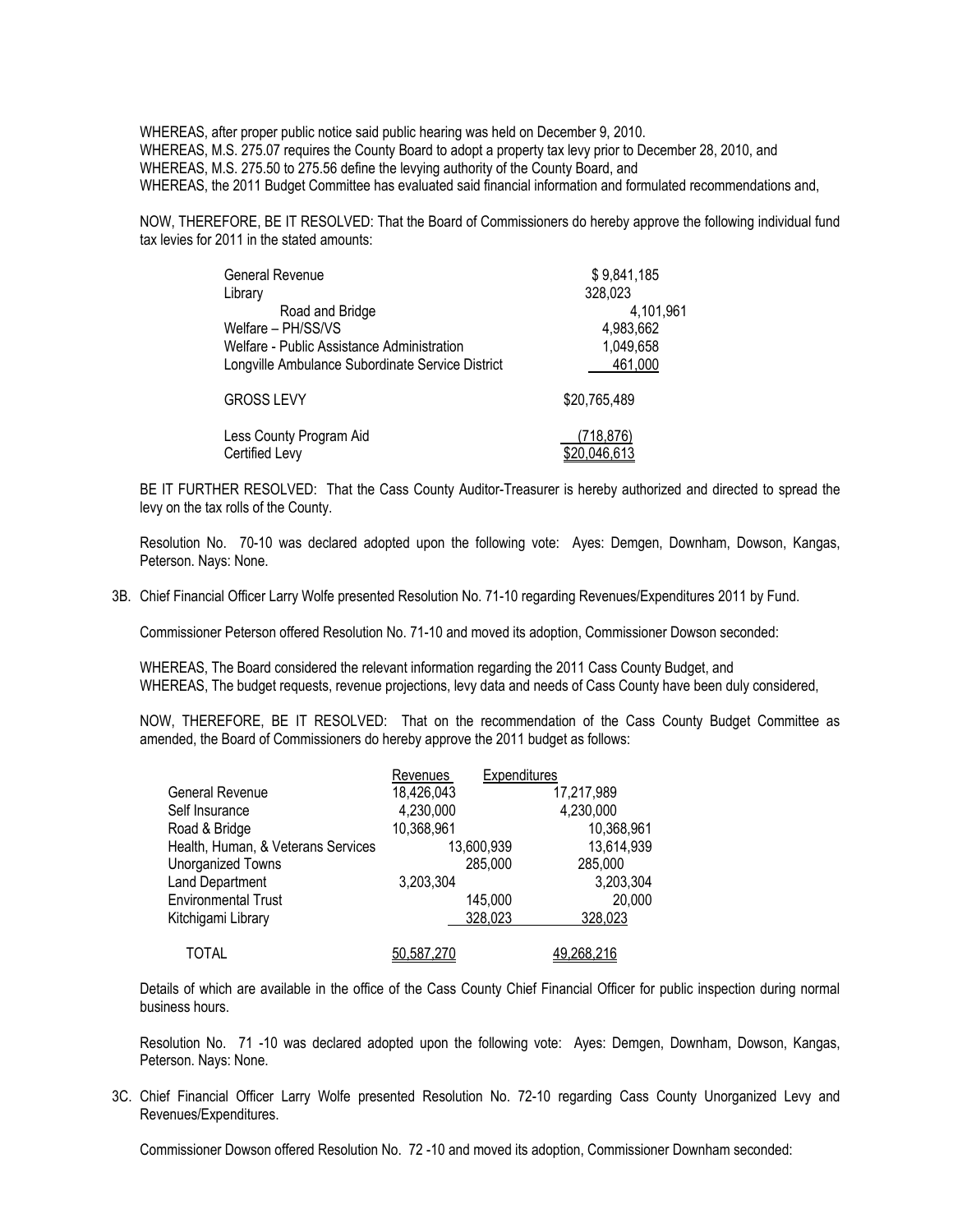WHEREAS, the Cass County Board of Commissioners acts as township authority for unorganized areas of Cass County; and

WHEREAS, the Cass County Board has considered revenue projections, levy data, and budget needs of the unorganized areas of Cass County for 2011,

NOW, THEREFORE, BE IT RESOLVED that the Board of Commissioners do hereby approve the following tax levy and Budget for 2011 for Cass County Unorganized Townships:

| CERTIFIED NET LEVY | \$245,000.00 |
|--------------------|--------------|
| REVENUE BUDGET     | \$285,000.00 |
| EXPENDITURE BUDGET | \$285,000.00 |

Resolution No. 72 -10 was adopted by majority vote: Ayes: Demgen, Downham, Dowson, Kangas, Peterson. Nays: None.

3D. Chief Financial Officer Larry Wolfe presented the FY 2010 year end fund transfers.

M/S/P Downham, Kangas - To approve the 2010 year end fund transfers as follows: Transfer from Land Department to General Fund for Indirect Costs - \$70,000.00; and Transfer from ESD Zoning & Solid Waste to General Fund for Indirect Costs - \$110,000.00. Unanimous.

- 4A. MN State Representative (District 4B), Larry Howes, MN State Representative (District 4A) John Persell, and MN State Senator Elect (District 4), John Carlson were present to discuss: the 2011 County operating budget including a contingency plan, recent collaborative efforts with State assistance, sales tax exemption for Counties converting to the 800 MHz public safety radio system, a recommendation for policy review by the Legislature for a County option to manage additional state forest land and the need for policy review of Statewide land use variance standards. The Board thanked Representatives Howes, and Persell, and Senator Elect Carlson for their comments. No action necessary.
- 5A. Sheriff Randy Fisher, highlighted the findings of the 9-1-1 Public Safety Answering Points (PSAP) Study for the MN Lakes Area consisting of the Counties of Aitkin, Cass, Crow Wing, Itasca and the Leech Lake Band. The PSAP Consolidation Study Report was conducted by GeoComm and includes: an analysis of current conditions, political feasibility, technological feasibility, facility options, projected costs, projected call volume/workload; staffing levels, model options, governance options, and other special considerations. Mr. Fisher added that each jurisdiction will now assess whether PSAP Consolidation will provide a better, more effective, and more cost efficient emergency communications system in the MN Lakes Area.

M/S/P Dowson, Kangas – To receive & file the PSAP Study and to authorize final payment to GeoComm in the amount of \$105,240.00. Unanimous.

5B. Sheriff Elect Tom Burch and Chief Deputy Erick Hoglund explained to the Board a life saving incident that occurred on November 5, 2010 in the Gull Narrows and requested that a Certificate of Appreciation be presented to Mitchell Mochinski and Laura Kahmeyer.

Chairman Jim Demgen presented recognition certificates to Mr. Mochinski and Ms. Kahmeyer for their heroic life saving efforts that occurred on November 5, 2010.

6A. Central Services Director Tim Richardson presented bids that closed on December 2, 2010 for upgrading HVAC controls. Mr. Richardson added that Honeywell was the only bidder and that their bid of \$465,294 per the bid documents was \$130,000 more than the available budget. After review by County staff, construction manager CAM, and Honeywell the scope of the project has been reduced to meet the requirements of the State grant and still achieve the energy savings target (~\$32,000/year).

M/S/P Kangas, Downham – To accept the Honeywell bid proposal to replace existing controls, add controls, and replace building automation software, (funded with an approved State of MN Energy Efficiency and Conservation Block Grant EECBG and Cass County Capital Fund), to authorize contract execution and to approve Change Order #1 reducing the bid contract price from \$465,294 to \$321,187 plus sales tax of \$22,082 for a total amount of \$343,269. Unanimous.

7A. Land Commissioner Josh Stevenson presented quotes from vendors for window film at the Cass County Land Department Building. Mr. Stevenson noted the benefits include heating/cooling energy costs, and will extend the current warranty on all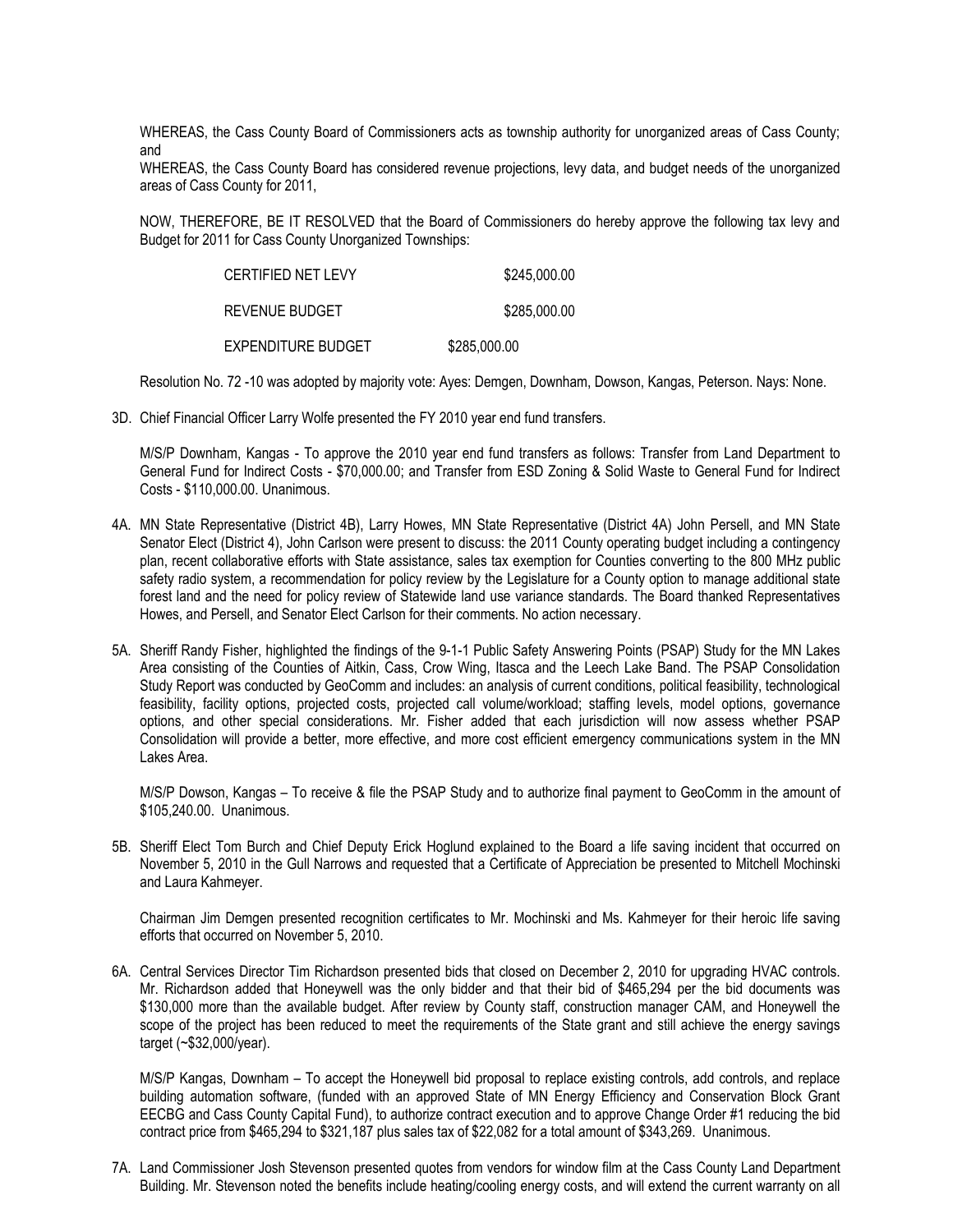of the exterior windows for an additional five years. Land Commissioner Stevenson estimated that the cost of the film and installation will be recovered in three years and the savings from recently contracted services will allow the Land Department to cover this expense within the existing building maintenance budget.

| Bidder               | <b>Bid Amount</b> |
|----------------------|-------------------|
| <b>Sun Solutions</b> | \$11,841.92       |
| Solar Shield, Inc.   | \$15,598.00       |

M/S/P Peterson, Downham – To accept the bid from the apparent low bidder, Sun Solutions in the amount of \$11,841.92 for the installation of window film at the Cass County Land Department. Unanimous.

7B. Mr. Stevenson requested the Board to approve an agreement with MNDNR to manage 370 acres lowland brush for wildlife habitat in Section 19 and 30 of Deerfield Township. The project includes shearing approximately 370 acres of lowland brush and willow. This cover type has been stagnant in this area since the Badoura Fire that took place in the 1970's and shearing this age of covertype will promote a regeneration of lowland brush species which is found to be beneficial to a wide range of wildlife species. The agreement is at no cost to Cass County.

M/S/P Downham, Kangas – To approve the agreement with the State of MN at no cost to Cass County to manage 370 acres lowland brush for wildlife habitat in Section 19 and 30 of Deerfield Township, a multi-agency project for wildlife habitat consistent with the Cass County Forest Resource Management Plan and landscape goals. Unanimous.

8A. County Surveyor Robert Kovanen asked for Board authorization to accept a donation to Cass County of historic survey records from the families of Don, Bob, John, Greg, and Grant Curo. The donation consists of numerous Certificates of Survey and worksheets maintained by John W. Curo dating between the early 1900's and the 1950's. These private records will now be maintained as public County records and augment some of the field books purchased by the County in 2009.

M/S/P Peterson, Dowson – To accept a donation to Cass County of historic survey records maintained by John W. Curo from the families of Don, Bob, John, Greg, and Grant Curo, and further to recognize the same with certificates of appreciation. Unanimous.

- 8B. Mr. Kovanen presented a status report on Public Corner Monumentation Program which began in April and May of 2010. The Curo field book indexing was completed in September and distributed to the corner contractors in October which the Surveyors' Office is now using the indexed data daily. The intent is to eventually provide public access to these records. Methods and procedures being used by other counties to distribute such data are being investigated. A target date to allow such access is near the end of the corner contracts in the summer of 2011. The Township Corner Remonumentation contracts run approximately 13 months, bringing the completion into the summer of 2011. As of this date most contractors have performed corner research and reconnaissance. Other than progress reports and a few requests for contract specification exceptions, there have been no deliverables for review thus far. The Contractors have all provided financial assurance for contract compliance. Using October 2009 figures obtained from the Assessors Office, the total value of real estate and buildings in Cass County is approximately \$9,280,000,000. There were about 7,800 corners established by the original public land survey in the late 1800's. From these numbers an average value that each public land corner supports is \$1,190,000. As the Township Corner Remonumentation project includes 135 corners, the average value of real estate and buildings the contracts will support is \$160,615,400. The Board thanked Mr. Kovanen for the progress report and look forward to the report next spring. No action necessary.
- 9A. ESD Director John Ringle and Retta Freeman ESD Resource Specialist explained to the Board that three volunteers from Bungo Township Walter Weiss, Douglas Weiss, and Charles Huffman, have spent the last two months cleaning up an open dumpsite on a private parcel in Bungo Township at their own expense. Cass County ESD provided 2 roll-off dumpsters for non-burn waste and the volunteers worked with Crow Wing Recycling to get all the metal material collected into 2 ten-yard dumpsters. Doug Weiss provided his tractor and fuel and each of the others hauled additional pickup loads of metal and/or trash (at their own expense) to be recycled or disposed of. Walter Weiss was successful in getting the Pine River Watershed Association and Whitefish Area Property Owners Association (WAPOA) to contribute \$1,000 to hire a contractor to come in with a backhoe and remove and haul over 20 tons of household garbage from an on site pit. The volunteers have worked with Cass County Sentence to Serve Crews to demo and dispose of 4 mobile homes. Mr. Ringle also added that the parcel has been on the Cass ESD radar for over 10 years and court action was taken in 2003 to force a clean-up, but the situation had deteriorated since. Mr. Ringle and Ms. Freeman added that had not these three volunteers stepped forward, the County would have faced proceeding with another court action, a cleanup at our expense, and no way to recover the costs.